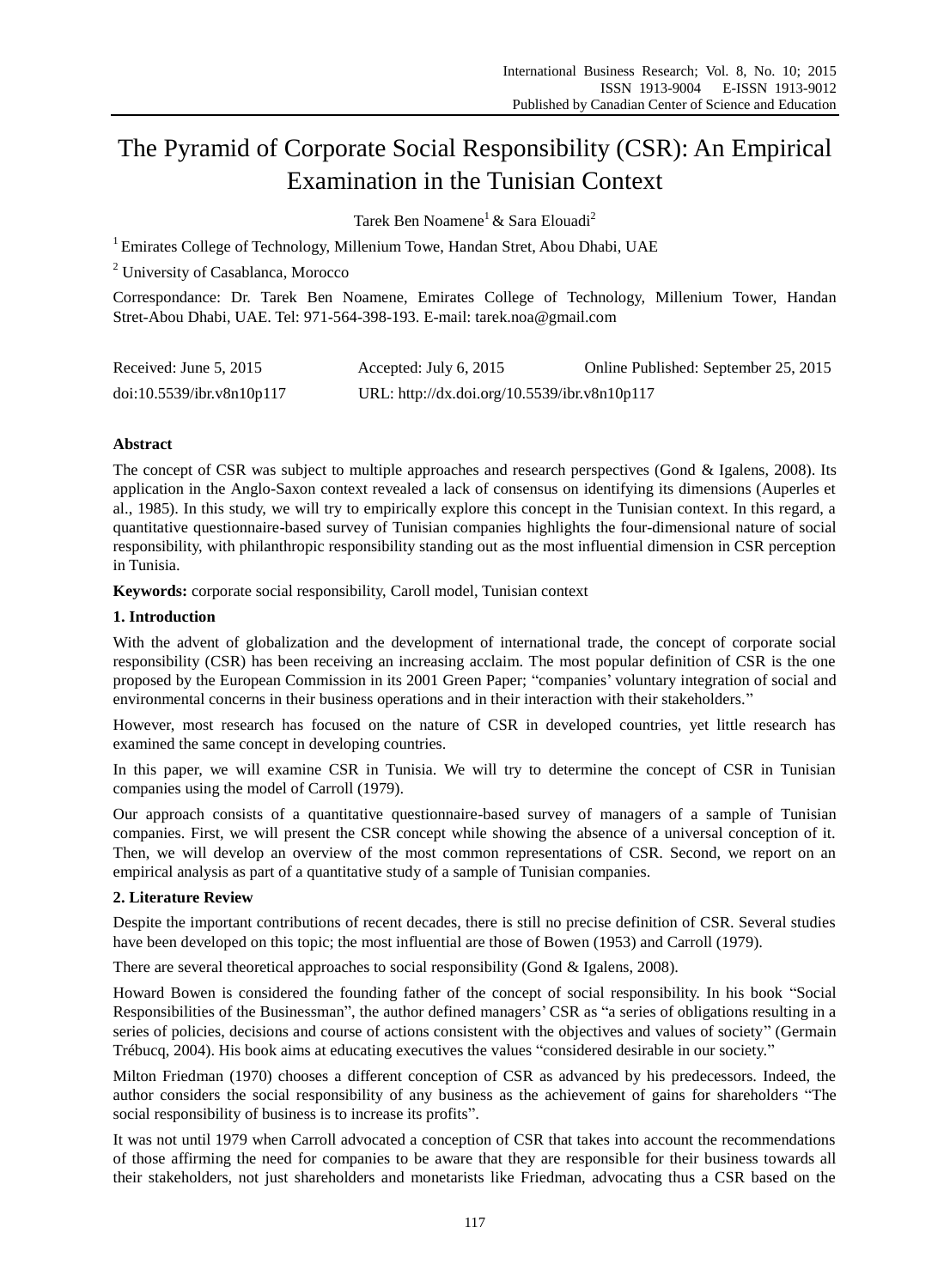creation of value for the company.

According to Carroll (1979), Corporate Social Responsibility should be approached in three ways: Organizational responsiveness, the different categories of CSR and social concerns of the organization.

Carroll defines the concept of CSR as a set of obligations vis-à-vis society. The author distinguishes four types of obligations: economic (be profitable, manufacture goods complying with quality standards, ..), legal (compliance with laws and regulations), ethical (act according to moral principles shared by society) and philanthropic (benevolent actions and charity). According to the author, CSR is "the set of obligations that the company has vis-à-vis society (including) economic, legal, ethical and discretionary categories".

This definition has been taken by the European Commission in 2001 which considers CSR as "the voluntary integration by companies of social and environmental concerns in their business operations and in their interaction with their stakeholders."

The American literature remains the most exhaustive on the concept of CSR. Indeed, several models have been developed to provide a conceptual framework for social responsibility, like Wood (1991), Watrick and Cochran (1985), Clarkson (1995) Quazi and O'Brien (2000).

#### *2.1 Conceptual Model of CSR*

The work of Carroll (1979) represents the first real conceptual model of CSR.

Indeed, the author proposes a typology of responsibilities in the shape of a pyramid in which economic obligations are the basis of responsibility. Second, we find legal responsibilities followed by ethical responsibilities and at the peak of the pyramid we find philanthropic responsibilities.

Economic responsibility refers to the traditional economic role of a company, which is essentially the production of goods or services under profitable conditions. In fact, the company is expected to first ensure its continuity on the market, create jobs and pay taxes. Definitely, by this economic dimension, the role of the company would meet the requirements of its stakeholders in this case, shareholders, employees, consumers and finally the State.

The second tier of the pyramid is legal responsibility, which refers to the obligation to comply with the laws in society. According to Carroll (1979), the company should achieve its economic responsibilities while respecting the legal and institutional framework.

Ethical responsibility refers to obligations that members of society would expect companies to assume yet they are not codified by laws. In this sense, the company should act honestly towards society even in the absence of legal constraints.

Finally, at the peak of the pyramid, we find discretionary responsibility i.e. discretionary actions of individuals like philanthropic activities.

#### *2.2 CSR under Its Different Perspectives*

Capron and Quairel (2007) highlights the fundamental differences between the American and European conceptions of CSR, based on different cultural values, unique intellectual influences and the specific structure of the company. In particular, according to the authors, the American conception of the company is contract-based while the European design is institution-oriented.

Indeed, the American concept of CSR is based on ethical and religious considerations (Aggeri et al., 2005). In this sense, CSR is summarized by many American companies as foreign philanthropic actions meant to tarnish their business activities (Capron & Quairel, 2007).

On the other hand, and in terms of research on CSR, empirical tests of Caroll's model (1979) point to differences between countries. Indeed, the study of Maignan and Ferrell (2003), whose objective is to identify consumers' representations of CSR, confirms the superiority of the legal dimension followed by the ethical dimension in the French and German contexts.

The primacy of economic responsibilities was highlighted by Pinkston and Caroll (1996) in several European countries like England, France, Germany, Switzerland and Sweden, but also in Japan and the USA.

These conclusions consolidate those obtained previously by Aupperle et al. (1985) and Aupperle (1982).

In the Tunisian context and despite the predispositions of Tunisian managers to engage in a socially responsible perspective, the practice of CSR remains very shy. Indeed, according to a study under the Development Partnership with the Private Sector framework (GIZ-DPP) in 2012, the perception of CSR by Tunisian companies is "partial and differentiated and responds more to immediate concerns resulting from an external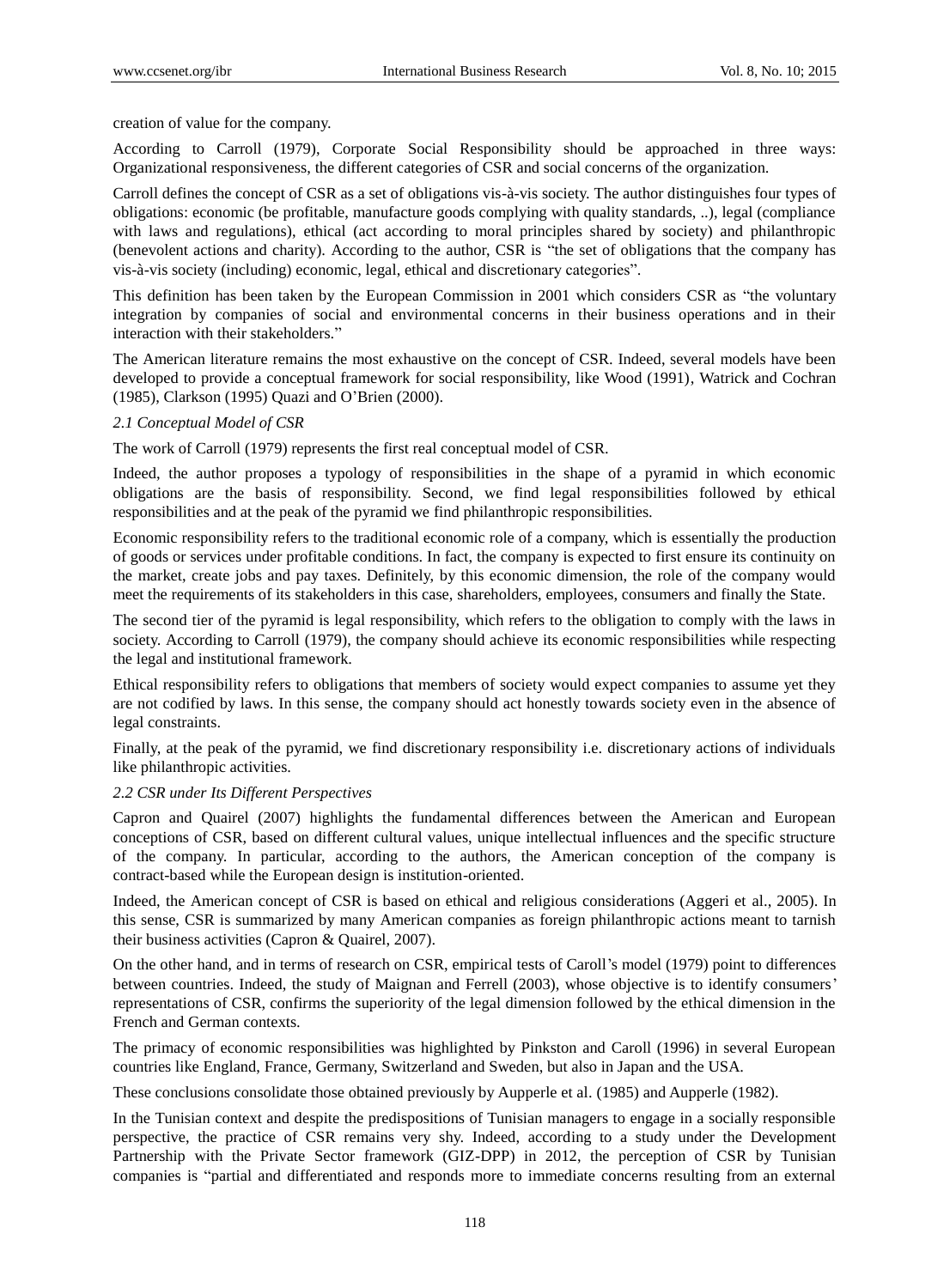constraint or an expected benefit than to a long-term vision".

Furthermore, the study suggests the existence of major difficulties in the implementation of CSR. These barriers mainly relate to Tunisian managers' lack of conviction, but also to a cultural resistance to the "very principle of accountability". The study also puts the emphasis on the difficulties associated with means. Indeed, Tunisian firms suffer from a skills shortage, both internally and externally, and does not have the financial resources for the implementation of a CSR policy.

Academically, research on CSR in Tunisia is still scarce. Although the Tunisian context seems to be a fertile ground to study CSR because of the existence of several multinational companies and the cultural specificity of the Tunisian society, which is primarily centered on Islamic morality, conceptual contributions remain very limited (Bousourra & Zribi, 2008).

### **3. Methodology**

Carroll's typology is a reference model in the literature on Corporate Social Responsibility (Jamali, 2008; Capron & Quairel-Lanoizelée, 2007; Igalens, 2008; Maignan et al., 1999).

Carroll's model (1979) shows that CSR has four dimensions: economic, legal, ethical and philanthropic (or discretionary) responsibility. These four dimensions were operationalized by Maignan et al. (1999). More other studies (Lin et al., 2010; Maignan & Ferrell, 2003) empirically adopted the four-dimensional nature of CSR. From there, it is necessary to study CSR as a set of four variables.

Our study's objective is to determine how Tunisian leaders integrate CSR into their businesses using Carroll's pioneering model of CSR as a framework.

We will try, through a "questionnaire-based" quantitative study as a data collection method, to answer the following research question: What is the most influential CSR dimension adopted in Tunisia?

### *3.1 The Measurement Scale of CSR*

To measure CSR practices in Tunisia, we used the scale of Maignon et al. (1999), which has already been adopted by several scientific studies. This scale, which is in line with that proposed by Aupperle et al. (1985), and which takes into account the four-dimensional nature of CSR (the economic, legal, ethical and philanthropic dimensions) replicates Caroll's model (1979). Our questionnaire reproduces the 18 items of the scale. However, we will proceed with adjustments to the Tunisian context according to the methodology of Besson and Haddjadj (2003).

In our study, we will use a factor analysis to determine the main factor structure likely to reproduce the dimensions of Caroll's model (1979). We will interpret the percentages of explained variances to detect the most influential responsibility dimension of CSR in Tunisia.

In another hand we will use the multiple linear regression analysis to determine with more precision the order of responibilities.

### -Independent variable: CSR (*Y*)

-Dependant variables: Economic component (ECO)-Legal component (LEG)-Ethical component (ETH) -Philanthropic component (PHIL)

Model:

$$
\hat{Y} = b_0 + b_1 ECO_1 + b_2 LEG_2 + b_3 ETH_3 + b_4 P HIL_4
$$

 $b_0$ , $b_1$ , $b_2$ ,  $b_3$ ,  $b_4$ : Coefficients.

We conducted an exploratory survey of a total sample of 140 unlisted Tunisian companies belonging to different sectors and having different sizes (industry, business + services). In this regard, we administered a questionnaire to line managers (61% administrators, 17% technical managers, 22% managers) between April and June 2014. A total of 110 companies is selected with a response rate of 78% and 330 retained questionnaires (some questionnaires were eliminated because of negative correlations between respondents from the same company).

The responses from the same companies were aggregated around the average to form a score per company (El benna & Child, 2007; Gherib, 2011).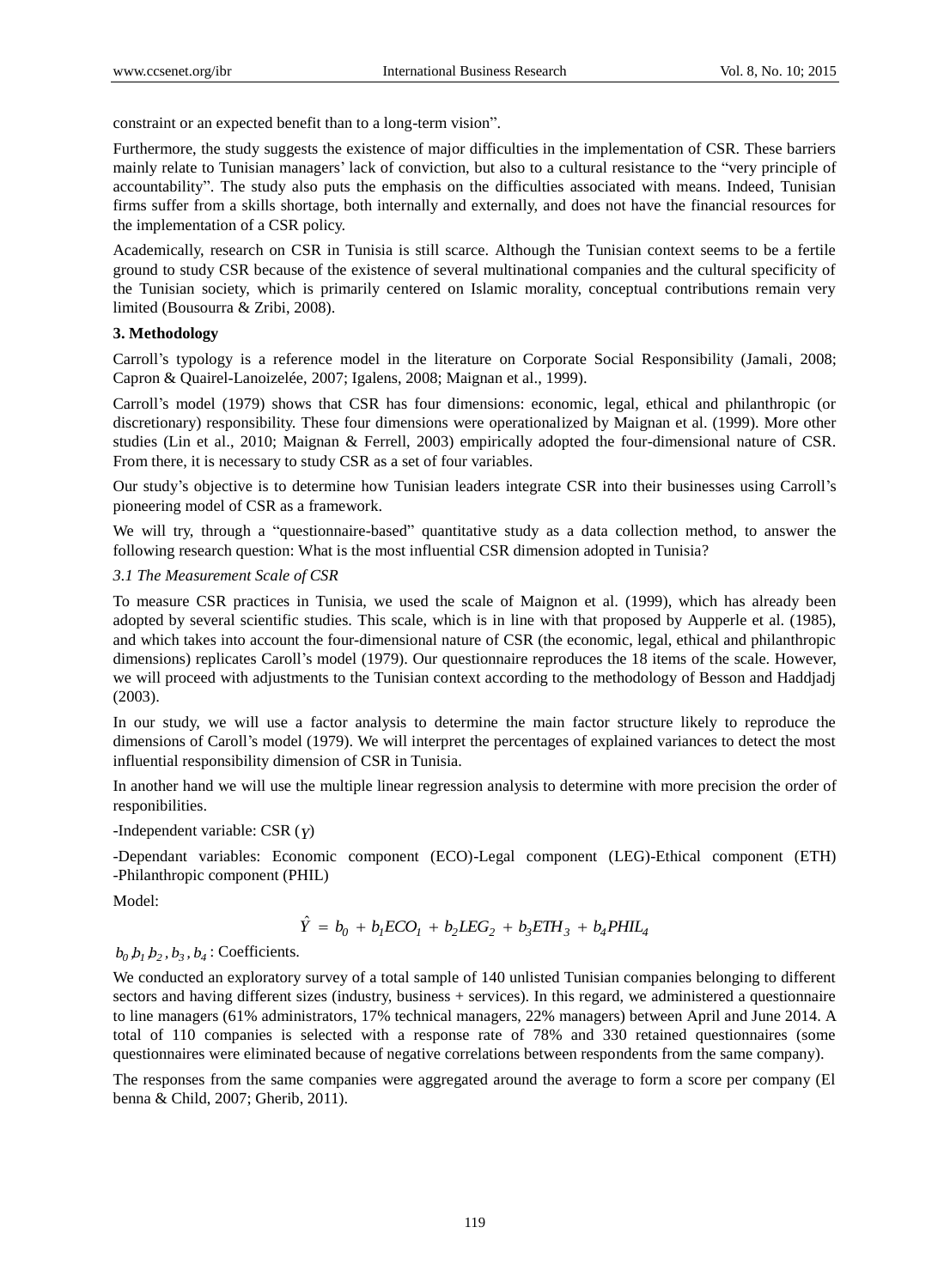#### *3.2 Results of the Tests and Discussion*

|  |  |  |  | Table 1. Results of the factor analyses |
|--|--|--|--|-----------------------------------------|
|--|--|--|--|-----------------------------------------|

| Component                             | Items | Cronbah's Alpha | Variance Extracted |  |
|---------------------------------------|-------|-----------------|--------------------|--|
| Ethical                               |       |                 | 13.34%             |  |
| A company which we can trust          | 0.78  | 0.696           |                    |  |
| Economic                              | 0.80  | 0.640           | 17.37%             |  |
| Profit maximization                   |       |                 |                    |  |
| Legal                                 |       |                 |                    |  |
| Respect of legislation on employees'  | 0.69  | 0.763           | 27.10%             |  |
| salaries and recruitment              |       |                 |                    |  |
| Philanthropic                         |       |                 |                    |  |
| Partnerships with local associations, | 0.71  | 0.727           | 42.19%             |  |
| <i>institutions and schools.</i>      |       |                 |                    |  |
| $KMO=61$<br>Total= $70\%$             |       |                 |                    |  |

Cronbach's alpha coefficients pointed to the most representative items of the dimensions. The percentage of variance explained indicates which of the four components that contributes most in explaining the construct CSR.

We find that the philanthropic dimension is highly represented by the item "partnerships with local associations, institutions and schools" with a coefficient of about 0.727 and an explained variance of 42.19% for the same component. "Respect of legislation on employees' salaries and recruitment" is the most representative of the legal dimension (Cronbach =  $0.763$  and an explained variance of 27,10%).

The economic dimension is highly represented by the item "profit maximization" with a Cronbach's alpha equal to 0.640 and an explained variance of 17.37%. Finally, the ethical dimension is represented by the item "a company which we can trust" (Cronbach =  $0.696$  and explained variance =  $13.34\%$ ).

| Models | non-standard Coefficients |                       | <b>Standard Coefficients</b> |      | Sig.    |      |
|--------|---------------------------|-----------------------|------------------------------|------|---------|------|
|        | А                         | <b>Standard Error</b> | Bêta                         |      |         |      |
|        | (Constant)                | 44.833                | .265                         |      | 168,887 | ,000 |
|        | Philanthropic             | 2,713                 | .298                         | ,405 | 9,116   | .000 |
|        | Legal                     | 2,591                 | .296                         | ,387 | 8.751   | ,000 |
|        | Economic                  | 2.120                 | .294                         | .317 | 7.211   | ,000 |
|        | Ethical                   | 1.742                 | .273                         | ,260 | 6.379   | .000 |

Table 2. Regressions results

The regression results confirm the predominance of the philanthropic dimension in the CSR construct followed by the legal and the economic dimension. However the ethical component is classified at the last position.

Indeed in the Table (2) the social responsibility of Tunisian companies is measured primarily by philanthropic responsibility. This clearly indicates that philanthropic contributions are important in the construct of CSR in Tunisia (coeff  $= 2.713$ ). The dominant role of legal responsibility, which comes second (ceoff  $= 2.591$ ), would suggest that there is a strong corporate commitment to respect the law and comply with the laws regulating workers' rights.

Rule of law is crucial when it comes to corporate social responsibility since laws represent a process of codifying the moral values that are endorsed by society (Crane & Matten, 2004). In third place, there is economic responsibility (coeff  $= 2,120$ ), which does not seem to be of a particular interest for Tunisian companies. This could be explained by the economic downturn experienced by Tunisia in recent years.

The ethical dimension of CSR comes fourth indicating the weak interest of ethics. Indeed, our sample is not subject to the constraints imposed on listed companies, which should show a certain degree of accountability to stakeholders, especially in terms of transparency of information, to establish trust (Boussourra & Zribi, 2008).

On the other hand, refining our analysis by size (Waddock & Graves, 1997; Stanwick & Stanwick, 1998) and by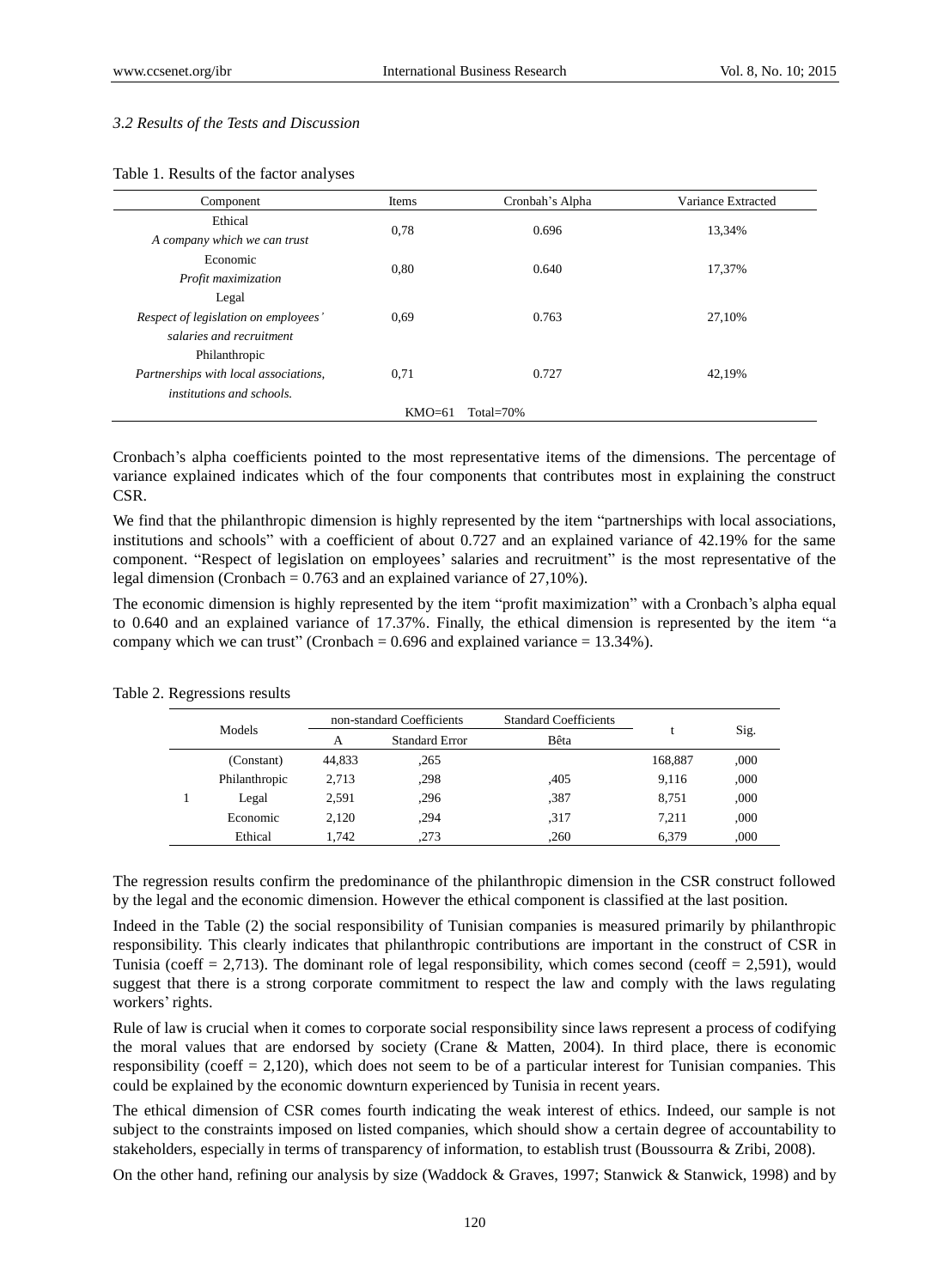sector (Waddock & Graves, 1997; Griffin & Mahon, 1997) the importance given to each of the responsibilities tends to slightly vary.

Indeed, an analysis of average trends (Boussourra & Zribi, 2008) by size and sector of activity (factor analyse method) shows that large companies (a net fixed assets of more than 4 million dinars) belonging to the industry sector lack interest in the economic dimension (third place), however they have a strong interest in legal responsibility (first place).

This may be explained by the fact that large and industrial companies (with a strong trade union presence) are controlled and subject to internal and external social pressures.

Philanthropic efforts remain very present in second position. The economic role remains low at the before last position. Business + services companies with a small size follow the same order of responsibilities found above but a slight reverse on the top where the ethical dimension goes into third position.

The order of responsibilities for Tunisian managers are represented as follows:

The social component



Figure 1. Social responsibility pyramid in Tunisia

The philanthropic component

According to the results, social responsibility pyramid of Tunisian companies is based on philanthropy. Indeed, this could be explained by the influence of Islamic values on corporate culture in Tunisia.

Religion teaches charity, mutual aid and collective support values to community members. Indeed, philanthropy (based on the concept of "Zaket" which is one of the five pillars of Islam) is widespread. It manifests itself in sponsorship programs, donations to various charity initiatives and financing of schools and associations (Bousourra & Zribi, 2008). In this sense, philanthropy is the right thing to do by the companies.

#### The legal component

The strong commitment of Tunisian companies to comply with legislation and labor code would reflect the role of trade unions and the pressure they put on companies especially since the popular uprising of late 2010. In fact, the powerful trade union center, named UGTT, gained more strength and legitimacy because of the unstable political situation in the country which allowed it to fully play its role as a defender and guarantor of the rights of workers.

On the other hand, compliance with laws relating to workers' rights by Tunisian companies could possibly be explained by the fact that they have an incentive to comply with the legal framework to attract partnerships with foreign multinationals often demanding in terms of CSR.

#### The ethical component

The ethical concerns do not yet seem present in the Tunisian companies. They come last. Our sample is not subject to the constraints of transparency and corporate governance practices, as is the case for listed companies (Boussourra & Zribi, 2008).

### The economic component

If the economic component is a priority for companies in the US, Japan and England (Aupperle et al., 1985; Aupperle, 1982) for Tunisian companies, this dimension is far from being considered a priority. We believe that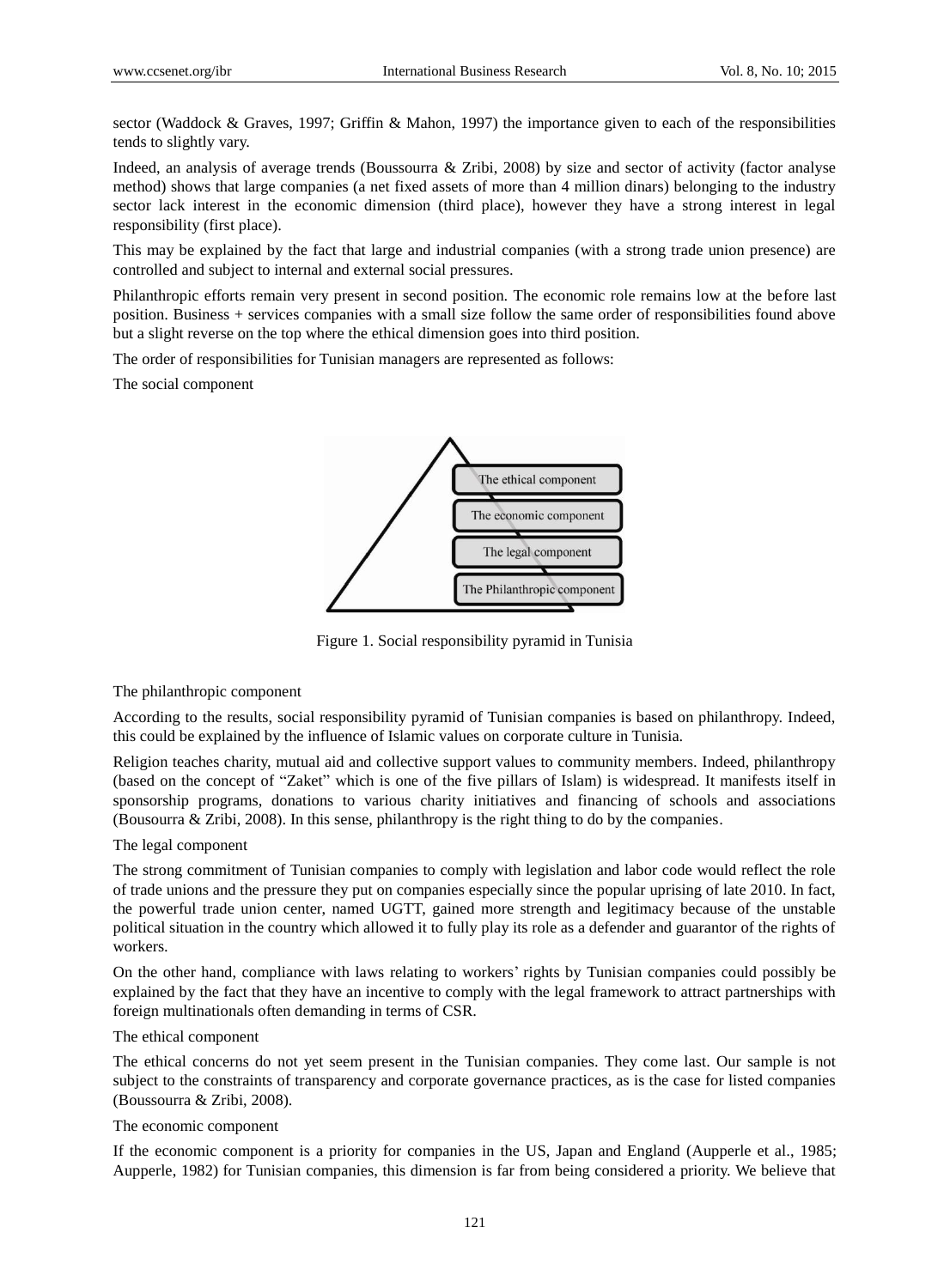this latter attitude may be explained by the difficult economic environment resulting from the political events that have shaken the country since the uprising of 2010. The economic slowdown and political instability reduced the attractiveness of Tunisia and discouraged domestic and foreign investors (GIZ-DP 2012).

In sum, the analysis of the Tunisian case confirms the presence of the four dimensions of CSR as theorized by Carroll (1979) and empirically proven by several studies. The results of our study are different from those in the US and European contexts.

The work of Aupperle et al. (1985) and Aupperle (1982) on the American context confirms Caroll's model (1979) putting first economic responsibility followed by legal, ethical and philanthropic responsibilities. These results have been supported by Pinkston and Caroll (1996) in a study of seven countries (USA, England, France, Germany, Switzerland, Sweden, and Japan).

In the same vein, the work of Raynaud and Roques (2007) on a sample of French companies confirms the four-dimensional nature of CSR, although the order of responsibilities does not reproduce with the order assumed by Carroll (1979).

French companies seem to mind first legal aspects and give the other responsibilities less weight.

In the Tunisian context, the results of relevant studies conducted so far seem to be controversial. Boussourra and Zribi (2008), through a quantitative study of a sample of Tunisian companies, conclude with the primacy of legal responsibility followed by ethical, economic and philanthropic responsibilities.

Furthermore, the qualitative study of Golli and Yahiaoui (2009) to determine managers' perception of the different dimensions of CSR using Carroll's model in Tunisia allowed them to extract two different conceptions of CSR by Tunisian managers. The interviews analysis found that "a first group believes that the rule of law is the very nature of corporate social responsibility and a second group believes that social responsibility primarily focuses on pursuing economic objectives.

The study of Gherib (2011) shows that in Tunisia CSR focuses on compliance and regulation. According to the author, perception of CSR in Tunisia remains minimalist or values economic objectives and the search for respecting law and regulations. The author explains this thesis by the social compromises limiting Tunisian companies due to the popular uprising of late 2010.

In sum, absence of homogeneity in results on CSR in Tunisia lets us assume that this "object of study" remains a vague and ambiguous concept in Tunisia, not yet mature enough in the culture of Tunisian companies (Gherib, 2011).

On the other hand, we believe that implementation of a CSR policy attracted several countries with a variable degree of importance and expansion, depending on the specificity of each country. This diversity in CSR conception could be explained by contextual factors such as culture or institutional variables (Boussourra & Zribi, 2008).

The cultural context is important in determining appropriate CSR priorities and programs. Campbell (2007, p. 950) assumes that corporate social responsibility "may mean different things in different places to different people at different times."

### **4. Conclusion**

In this study, we sought to understand CSR as perceived by Tunisians managers using a conceptual model developed in the USA and validated in several contexts. After introducing methodological adjustments that consider contextual differences, we conducted a quantitative questionnaire-based study of a sample of Tunisian compagnies. The obtained results were different from those obtained in the US and Europe.

Indeed, our study empirically confirms the presence of the four components of CSR as theorized by Carroll (1979). Our results support therefore the current research emphasizing the four-dimensional nature of CSR (Carroll, 1979; Maignan et al., 1999). However, the Tunisian context seems clearly different from the European-American contexts insofar as in Tunisia reaching economic gains is not the first concern for Tunisian managers. Indeed, the results obtained from factor analyses allowed us to infer that philanthropic responsibility is the most influential dimension of CSR practice in Tunisia, followed by legal responsibility. Next comes successively economic and ethical responsibilities.

Our study aimed at contributing to a better understanding of the concept "CSR" which seems to be complex to define in a given context, like that of a developing country. Using a quantitative approach, rather different from previous studies which used qualitative methods, we obtained a more precise picture of CSR conception by Tunisian companies.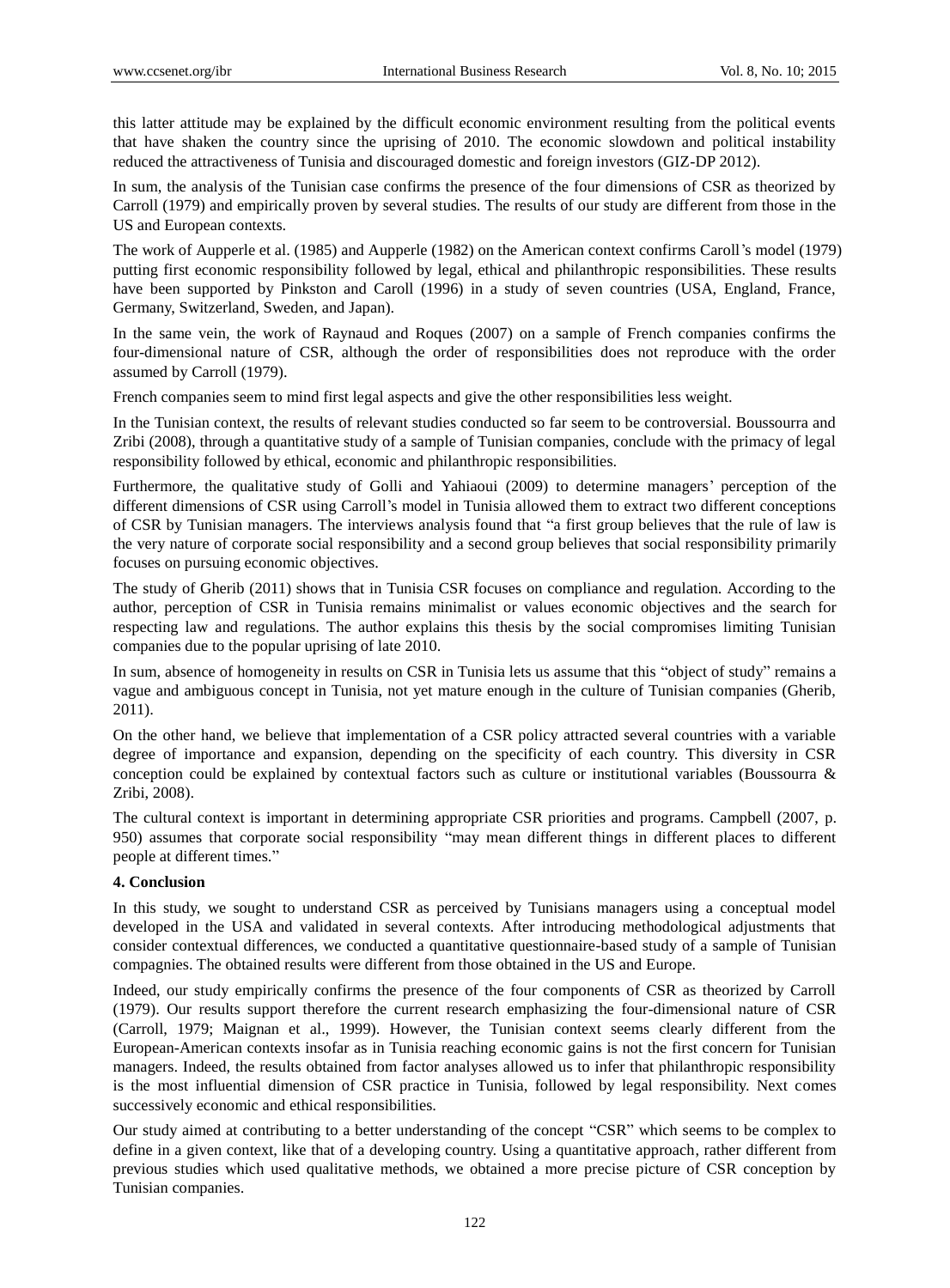However, our study is not without limitations reducing thus generalization of our results.

On the one hand, and from a theoretical point of view, our study did not consider in depth the cultural and religious aspects to better explain the concept of CSR (Frederick, 1994). On the other hand, institutional power would be very important to better understand the concept "CSR" (Campbell, 2007).

Methodologically, we found it a limitation the adaptation of a CSR conceptual framework developed for the Anglo-Saxon context, which is completely different from the Tunisian context. On the other hand, we believe it would be useful to retain a larger sample to possibly generalize our results.

It would be useful to conduct further research that takes into account: (a) The parameters of the Tunisian context, as a developing country in this case; (b) The institutional aspects; (c) The presence of foreign multinationals that play a significant role in transferring principles of CSR to domestic companies (GIZ-PDD, 2012), or (d) the Arab-Muslim culture of Tunisia, which would likely influence social responsibility practices (Gherib & alii, 2009).

#### **References**

- Aupperle, K. E. (1982). *An empirical inquiry into the social responsibilities as defined by corporations: An examination of various models and relationships*. Doctoral dissertation, University of Georgia.
- Aupperle, K. E., Carroll, A. B., & Hatfield, J. D. (1985). An empirical examination of the relationship between corporate social responsibility and profitability. *Academy of Management Journal*, *28*(2), 446-463. <http://dx.doi.org/10.2307/256210>
- Aggeri, F., Pezet, E., Abrassard, C., & Acquier, A. (2005). *Organiser le développement durable*. Paris, Vuibert.
- Backman, J. (1975). *Social responsibility and accountability*. New York University Press.
- Besson, & Haddadj. (2003). Adaptation internationale des échelles de mesure entre universalisme et culturalisme: Application à la mesure de l'environnement de l'entreprise. *XIIème Conférence de l'Association Internationale de Management Stratégique*, les Côtes de Carthage-3, 4, 5 et 6 2003.
- Boussoura, E., & Zeribi, O. (2008), *La Stakeholder theory permet-elle d'appréhender le concept de RSE*? Association Internationale de Management Stratégique (AIMS), Nice.
- Bowen, H. R. (1953). *Social responsibilities of the businessman*. New York: Harper & Row.
- Campbell, J. (2007). Why would corporations behave in socially responsible ways? A institutional theory of corporate social responsibility. *Academy of Management Review*, *32*(3), 946-967. <http://dx.doi.org/10.5465/AMR.2007.25275684>
- Capron, M., & Lanoizelée, F. Q. (2007). *La responsabilité sociale d'entreprise.* Collection Repère, Éditions la Découverte, Paris.
- Carroll, A. B. (1979). A three dimensional conceptual model of Corporate Social Performance. *Academy of Management Review*, *4*, 97-505.
- Carroll, A. B. (1991). The pyramid of Corporate Social Responsibility. *Business Horizon*, July-August, pp.39-48. [http://dx.doi.org/10.1016/0007-6813\(91\)90005-G](http://dx.doi.org/10.1016/0007-6813(91)90005-G)
- Carroll, A. B. (1999). Corporate Social Responsibility. *Evolution of a definitional construct, Business and Society, 38*(3), 268-295.
- Clarkson, M. B. E. (1995). A stakeholder framework for analysing and evaluating Corporate Social Performance. *Academy of Management Review*, *20*(1), 92-117.
- Commission of the European Communities. (2001). *Green Paper on European Union Consumer protection*. European Union. Brussels, 531 final. pp. 1-22.
- Crane, A., & Matten, D. (2004). *Business ethics: A European perspective.* UK: Oxford University Press.
- Dupuis, J. C., & Renault, M. E. (2010). À la recherche de nouvelles frontières pour la RSE et l'entreprise. *Revue internationale de psychosociologie et de gestion des comportements organisationnels, 38*(16), 43-62. <http://dx.doi.org/10.3917/rips.038.0043>
- Elbenna, S., & Child, J. (2007). Influences on strategic decision effectiveness: Development and test of an integrative model. *Strategic Management Journal, 28*, 431-453. <http://dx.doi.org/10.1002/smj.597>
- Friedman, M. (1962). *Capitalism an freedom.* Chicago: University of Chicago Press.
- Friedman, M. (1970). *The Social Responsibility of Business is to Increase its Profits.* New York Times Magazine,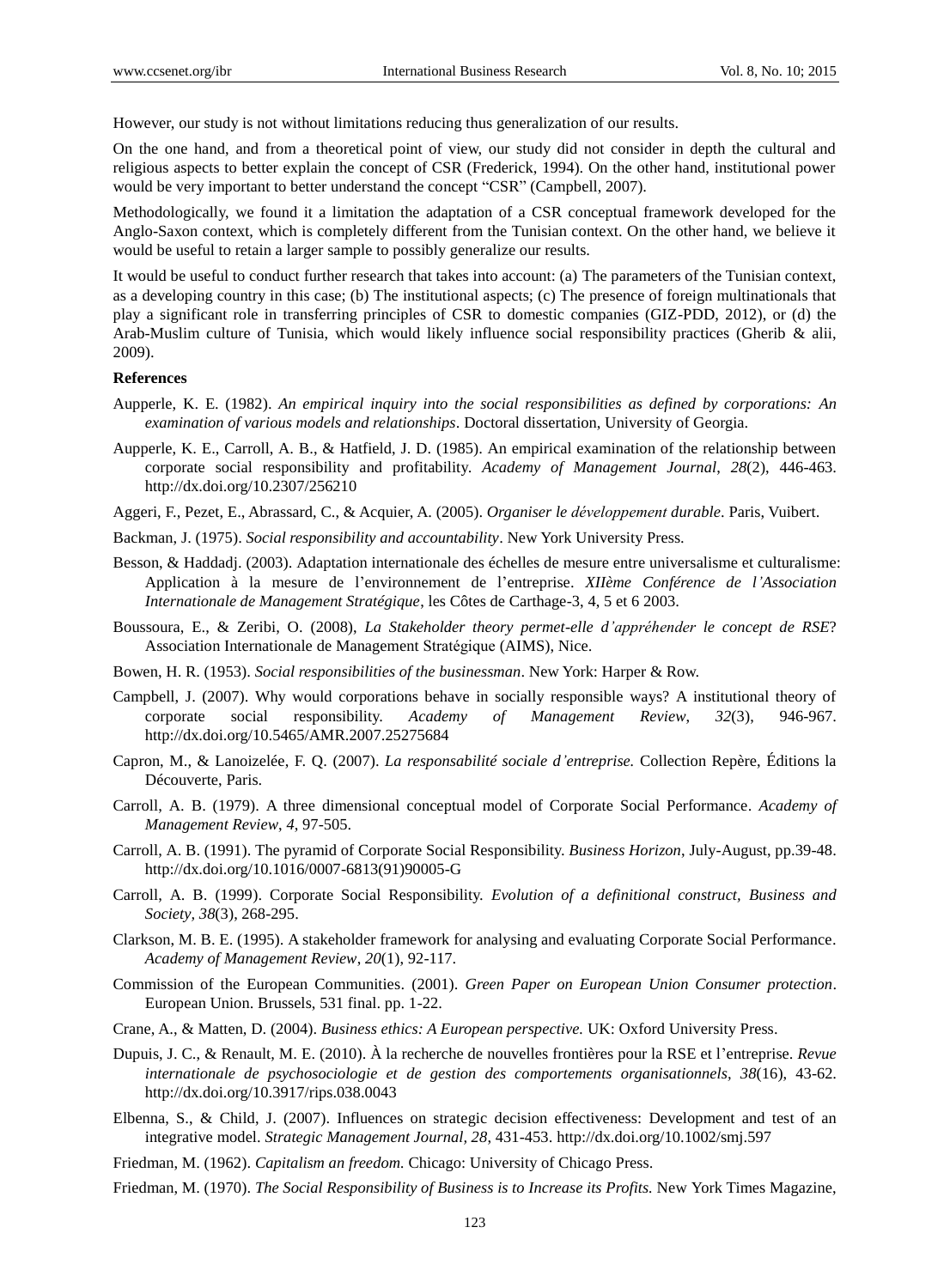13 September.

- Germain, C., & Trébucq, S. (2004). La performance globale de l'entreprise et son pilotage: Quelques réflexions. *Semaine Sociale Lam*y, (1186), 35-41.
- Gherib, J., Spence, M., & Ondoua, B. V. (2009). *Développement Durable et PME dans les pays émergents: Entre proactivité, opportunisme et compromise.* Working Paper, Université de la Manouba, Tunis. <http://dx.doi.org/10.1080/08276331.2009.10593460>
- Gherib, J. (2011). *De l'efficacité des systèmes incitatifs pour l'engagement des entreprises tunisiennes dans le développement durable.* Association Internationale de Management Stratégique (AIMS), Nantes.
- Golli, A., & Yahiaoui, D. (2009). La Responsabilité Sociale des Entreprises: Analyse du modèle de Carroll (1991) et application au cas tunisien. *Management et Avenir,* (23), 136-149.
- GIZ-PDD. (2012). La responsabilité sociétale des entreprises (RSE) en Tunisie: Etat des lieux Forum International de la Confédération des Entreprises Citoyennes de Tunisie (CONECT)-Tunis le 21 et 22 novembre 2012.
- Griffin, J. J., & Mahon, J. F. (1997). The Corporate Social Performance and corporate Financial Performance Debate. *Business and Society*, *36*(1), 5-31. <http://dx.doi.org/10.1177/000765039703600102>
- Gond, J. P., & Igalens, J. (2008). *La responsabilité sociale de l'entreprise*. Paris: Presses Universitaires de France.
- Husted, B. W. (2000). A contingency theory of corporate social performance. *Business and Society, 13*(3), 286-294. <http://dx.doi.org/10.1177/000765030003900104>
- Igalens, J. (2008). *La responsabilité sociale d'entreprise*. Paris, puf, (collection "Que sais-je?").
- Jamali, D. (2008). A Stakeholder Approach to Corporate Social Responsibility: A Fresh Perspective into Theory and Practice. *Journal of Business Ethics,* 213-231. <http://dx.doi.org/10.1007/s10551-007-9572-4>
- Lin, C. P., Lyau, N. M., Tsai, Y. H., Chen, W. Y., & Chiu, C. K. (2010). Modeling corporate citizenship and its relationship with organizational citizenship behaviors. *Journal of Business Ethics, 95*(3), 357-372. <http://dx.doi.org/10.1007/s10551-010-0364-x>
- Maignan, I., Ferrell, O. C., & Hult, G. T. M. (1999). Corporate Citizenship: Cultural Antecedents and Business Benefits. *Journal of the Academy of Marketing Science, 27*(4), 455-469. <http://dx.doi.org/10.1177/0092070399274005>
- Maignan, I., & Ferrell, O. C. (2003). Nature of Corporate Responsibilities. Perspectives from American, French, and German Consumers. *Journal of Business Research, 56*, 55-67. [http://dx.doi.org/10.1016/S0148-2963\(01\)00222-3](http://dx.doi.org/10.1016/S0148-2963(01)00222-3)
- Noël, C. (2004). La responsabilité sociale et environnementale de l'entreprise: Nouveau paradigme managérial ou mirage conceptuel? Gestion 2000, N 03/04.
- Pesqueux*,* Y. (2011). La philosophie du care et la diversité. *Encyclopédie de la diversité,* 422-434. Cormeilles le Royal : EMS.
- Pinkston, T. S., & Carroll, A. B. (1996). A Retrospective Examination of CSR Orientations: Have They Changed? *Journal of Business Ethics, 15*(2), 199-206.
- Reynaud, E., & Roques, O. (2007). *Les pratiques de responsabilité sociale de l'entreprise confrontées aux valeurs des salariés.* Congrés de l'A. G. R. H , p. 21.
- Quazi, A. M., & O'Brien, D. (2000). An empirical test of a cross-national model of corporate social responsibility. *Journal of Business Ethics, 25*(1), 33-51. <http://dx.doi.org/10.1023/A:1006305111122>
- Waddock, S., & Graves, S. B. (1997). The Corporate Social Performance-Financial Performance link. *Strategic Management Journal*, *18*(4), 303-319. [http://dx.doi.org/10.1002/\(SICI\)1097-0266\(199704\)18:4<303::AID-SMJ869>3.0.CO;2-G](http://dx.doi.org/10.1002/(SICI)1097-0266(199704)18:4%3C303::AID-SMJ869%3E3.0.CO;2-G)
- Wartick, S. L., & Cochran, P. (1985). The evolution of the Corporate Social Performance model. *The Academy of Management Review, 10*(4), 758-769.
- Wood, D. J. (1991). Corporate Social Performance Revisited. *Academy of Management Journal*, *16*, 691-718.